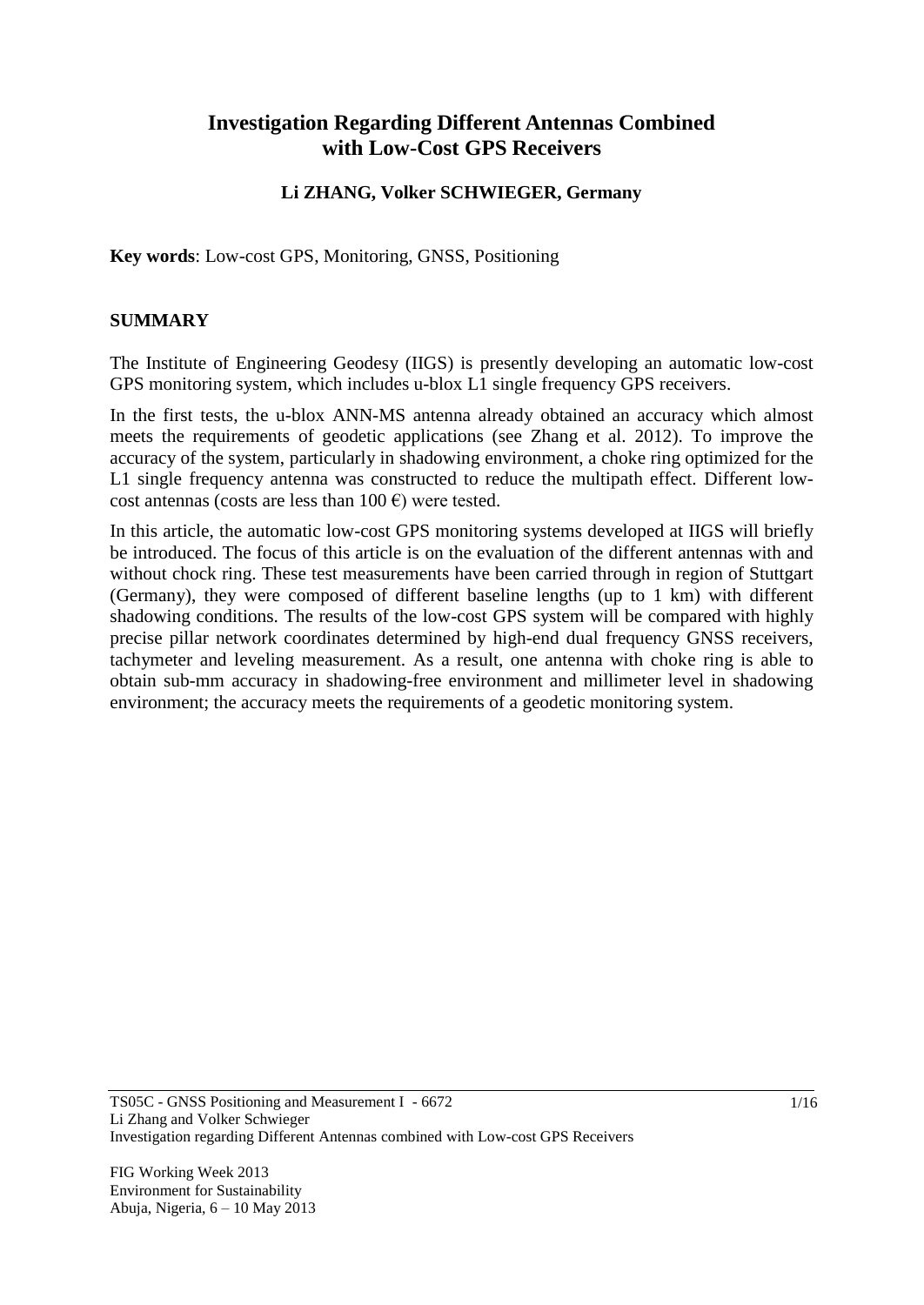# **Investigation Regarding Different Antennas Combined with Low-Cost GPS Receivers**

#### **Li ZHANG, Volker SCHWIEGER, Germany**

#### **1. INTRODUCTION**

Monitoring is one of the main tasks in engineering geodesy. The trend in monitoring goes towards the automation and continuity of measurements. Traditional monitoring measurements are carried out at certain time intervals. Today, the information about the monitored objects should be available continuously in near real-time, in order to inform the users of possible dangers as early as possible. This means that the instruments should permanently be set on the monitored objects and therefore the investments would be high.

The geodetic GNSS receivers using carrier phase measurement are able to achieve accuracies in the sub-cm range in relative mode. Beside tachymeters, only GNSS receivers are able to measure the 3-dimensional positions automatically and continuously. For this reason, GNSS receivers have already been used in the monitoring at an early stage. For example, a GPS monitoring system has been developed at the Graz University of Technology (Hartinger 2001). At the same time, the system GOCA (Kälber et al. 2000) has been developed which includes measuring, communication and deformation analysis. In addition to the traditional monitoring methods such as total stations, GNSS and leveling, many new instruments have also been used in monitoring in recent years, e.g. terrestrial laser scanner (Holst & Kuhlmann 2011) and terrestrial radar scanners (Hebel et al. 2011), which enable an areal measurement. In geosensor networks, as presented in Bill (2011), several cost-effective sensors (such as inclinometer, accelerations, pressure and line sensors) are combined in one sensor node. Different sensor nodes are linked by a self-organized wireless network, so that the data transmission and processing will be realized in real-time or in near real-time.

Different measurement methods have their advantages and disadvantages. One advantage of the GNSS receivers is that they can be used under all weather conditions. Furthermore, direct line-of-sight is not necessary for the GNSS measurements. In addition, data collection and processing can be realized automatically and continuously. However, the geodetic GNSS receivers are not suitable for areal measurement due to their high price (some cost more than  $20000 \text{ } \infty$ .

Preliminary research at the Institute of Engineering Geodesy, University of Stuttgart (IIGS) showed that the low-cost single-frequency receivers with the use of carrier phase data are able to achieve similar accuracies as geodetic GNSS receivers (Schwieger & Gläser 2005, Schwieger 2007, 2008, 2009). Those receivers are developed for the mass market and their price is below  $100 \text{ }\epsilon$  (such as u-blox GPS receivers).

In recent years, developments have been made in the relevant research: Graz University of Technology (Lanzendörfer 2007) and ETH Zurich (Limpach 2009) have both achieved accuracies in the sub-cm range for short baselines in their test studies by using u-blox GPS receivers for monitoring landslides and rock glaciers.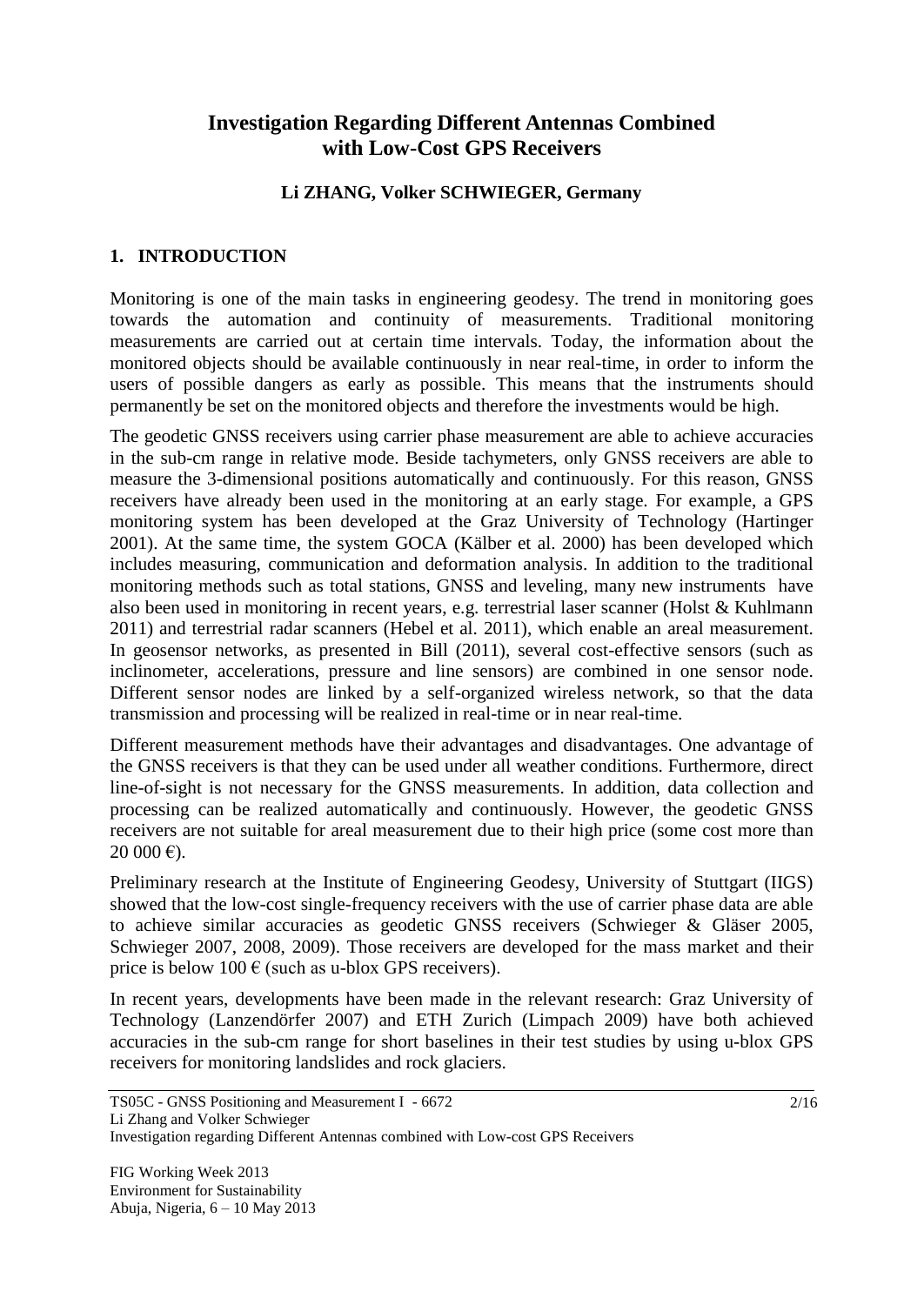The University of Armed Forces Munich has developed a GNSS monitoring system based on cost-effective Novatel receivers (about 1200  $\epsilon$ ). With this system, an accuracy of a few millimeters can be achieved for landslide monitoring. The system is already successfully applied in several projects. A lot of practical experience was and will be collected (Glabsch et al. 2010).

In this paper, the results of an automatic low-cost GPS monitoring system with the latest ublox LEA-6T GPS receiver will be presented.

## **2. LOW-COST GPS MONITORING SYSTEM AT IIGS**

As described in the introduction, several low-cost GPS and GNSS systems have already been established. Currently, several groups are working on the application of u-blox receivers in monitoring. Also at the IIGS, an automatic low-cost GPS monitoring system is being developed and in the testing phase.



Figure 1: System architecture

Figure 1 shows an overview of this system. The current system consists of three stations. One station is operated as a central station (master), it controls the data communication. The other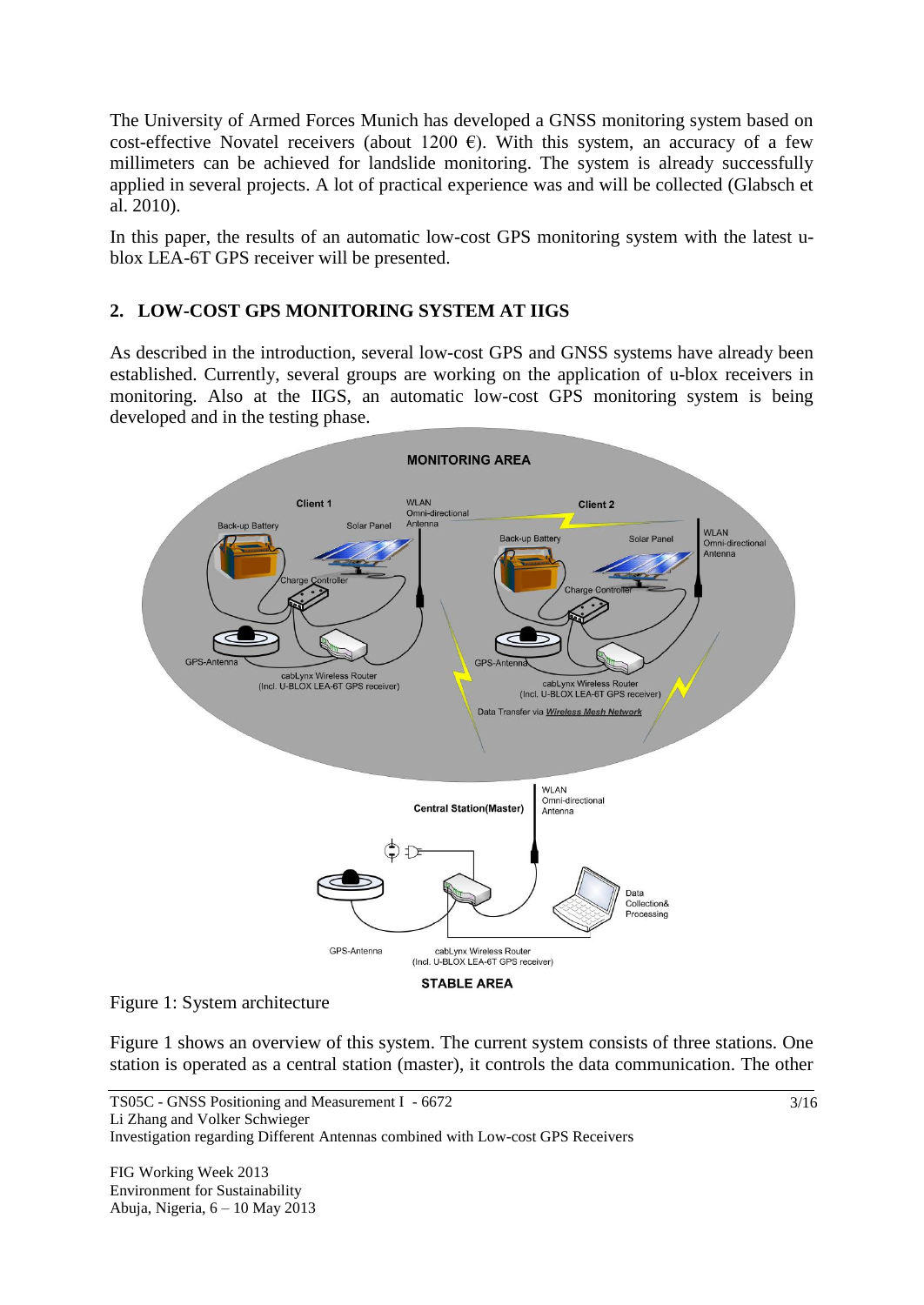two stations (clients) transfer the raw data continuously in real-time via Wireless Mesh Networks (WMN) to the central station (see figure 1). The central station is connected to a computer, here, data collection and processing are executed. In principle, the data transmission can also be realized via UMTS. The results, e.g. the information of the baseline can be transferred via UTMS to the network of the University of Stuttgart. However, this is not yet fully implemented.



Figure 2: System components of one autonomous station

Figure 2 shows the components of an autonomous station. Each station contains a CabLynx wireless router (Cabtronix 2013). The maximum speed of WLAN transmission is 54 Mbit/s (IEEE 802.11g). After configuring the routers, the stations can be integrated in a WMN. In contrast to a typical star topology, in which the clients can only transfer the data to the master, the data transmission in WMN is also possible among the clients. After starting the system, the IP addresses of the clients are automatically given by the master. The clients can transfer the data to their neighboring clients until the data arrive at the master (Ubéda 2008). The main advantage of this mesh topology is dynamics and stability of the network. If the direct connection of a client to the master is not possible, the data can still reach the master through other clients (which are connected in the mesh network with the master). The functionality of the WMN has been already proved in a test (Zhang et al. 2012).

Since the WMN is self-organized and thus the direction of data transmission is variable and previously unknown, here an omni-directional antenna (Vimcom 2013) is necessary. The range of the WLAN communications has been tested up to 2 km with line of sight (Zhang et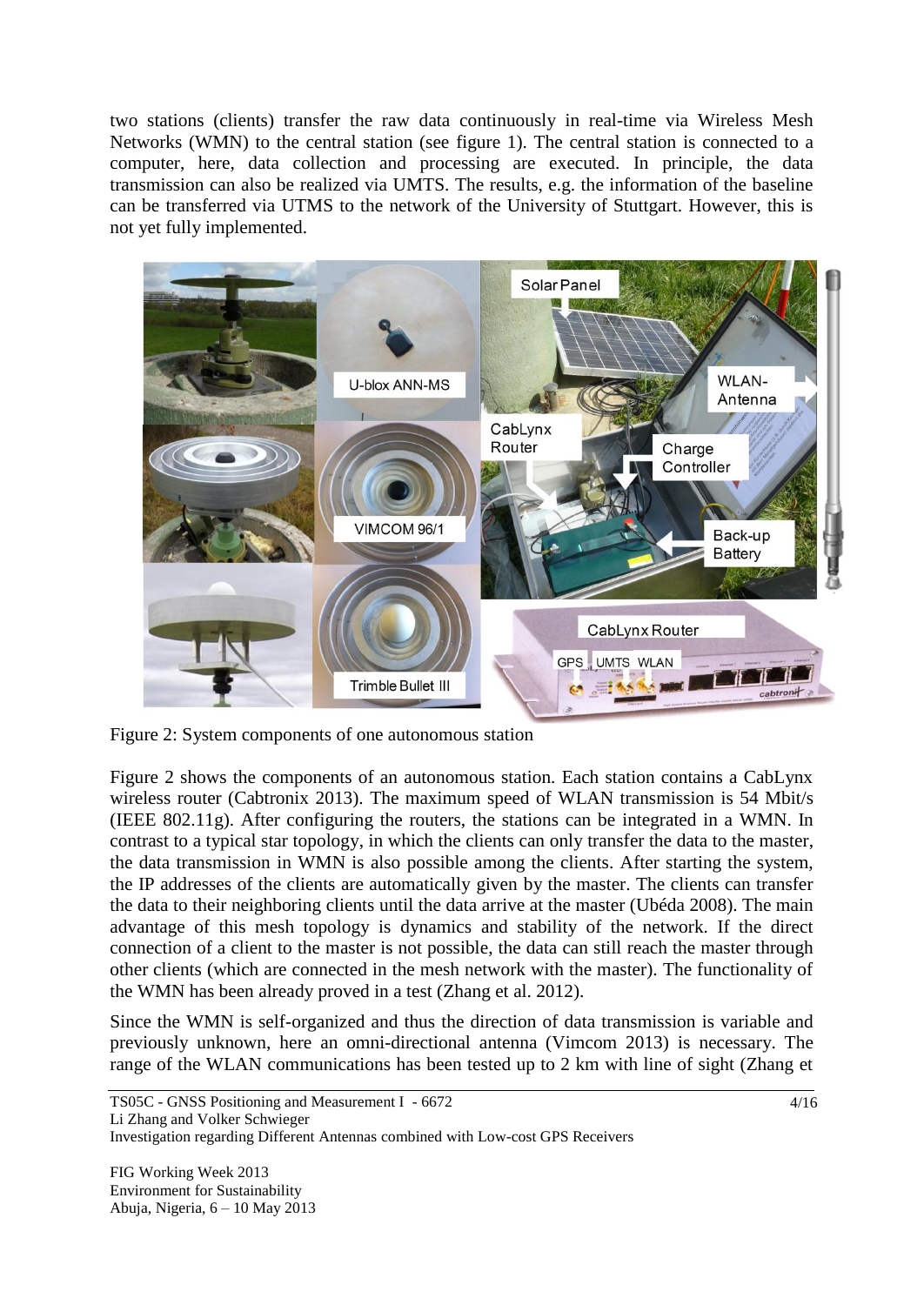al. 2012). To make sure that this system is running continuously and autonomously, the power of each station is provided with a solar panel, a solar charge controller and a back-up battery. The most important part of each station is the latest u-blox GPS receiver LEA-6T (Ublox 2013), which is integrated in the CabLynx router and able to output the GPS raw data in binary format (figure 2, right).

In Takasu & Yasuda (2008), several low-cost GPS L1-frequency antennas and receivers were tested in combination. The tests show that good antennas have much more positive impact on the result than good receivers. For this reason, the three low-cost antennas u-blox ANN-MS, Vimcom 96/1 and Trimble Bullet III (each of them costs less than 100  $\epsilon$ ) were tested in combination with the u-blox LEA-6T receiver. To reduce undesirable multipath effects, the ublox ANN-MS antenna is shielded with a self-constructed ground plate. Vimcom 96/1 and the Trimble Bullet III antennas are shielded with self-constructed choke rings (figure. 2, left).

As described in Filippov et al. (1998), multipath effects can be reduced by a certain depth of the choke ring antenna. The depths of the choke rings should be about 1/4 of the wavelength of the signal, for frequency of L1 and L2 they are approximately 4.7 cm and 6 cm. The commercial choke rings have depth of about 5.6 cm, which is a compromise between L1 and L2 and so the multipath effects are not reduced most optimally for single frequencies. The self-constructed choke ring has a depth of 4.5 cm and is thus optimized for L1-frequency.

### **3. QUALITY ANALYSIS**

### **3.1 Test Scenario**



Figure 3: Test scenarios in Stuttgart-Vaihingen

A couple of tests have been carried out in Stuttgart-Vaihingen. The results of the measurements in November 2011 and 2012 are shown here as examples. In the test area, there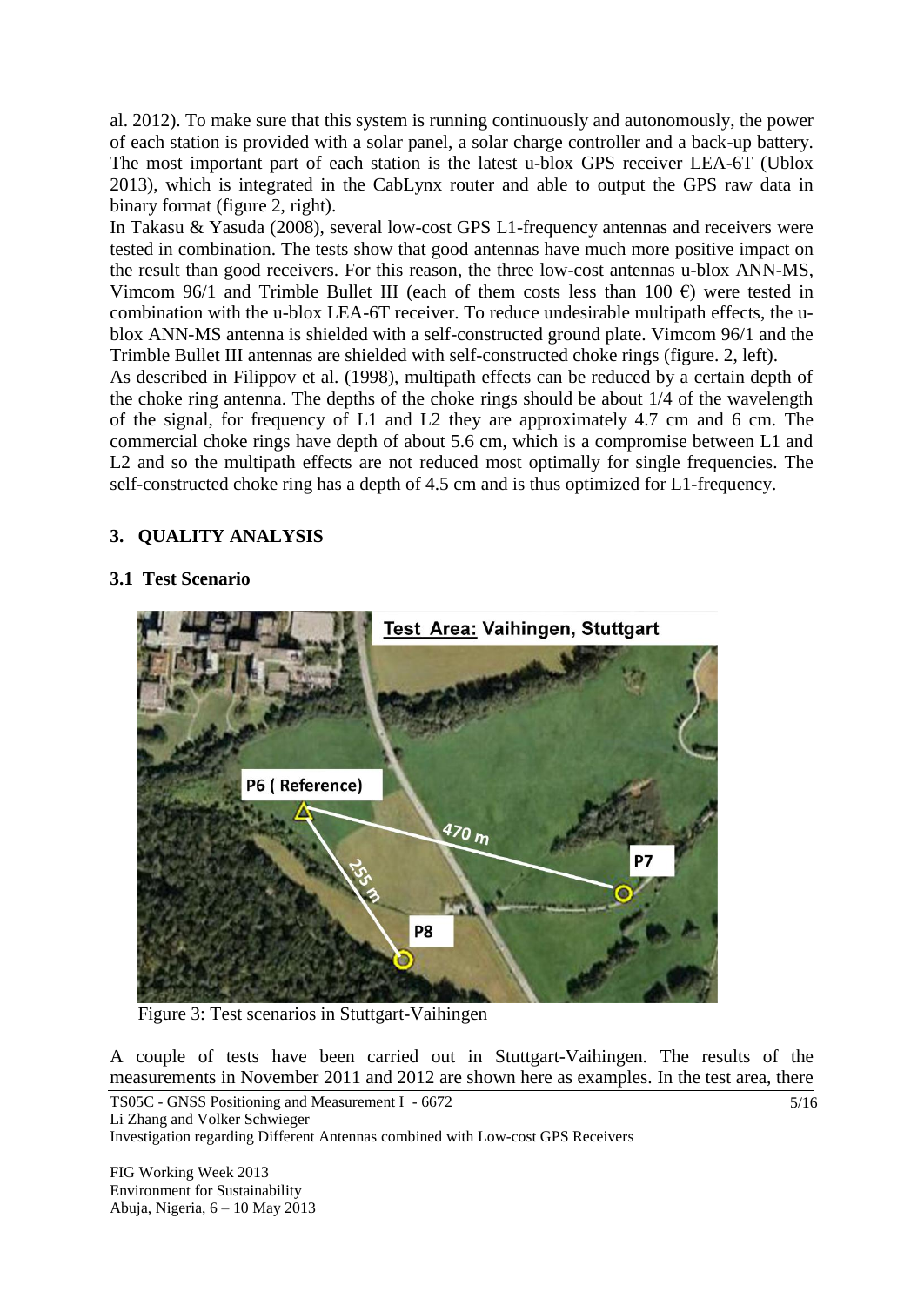are several pillars, which were re-measured in 2012 using total stations, geodetic GNSS receivers and leveling. The resulting coordinates are regarded as given coordinates with millimeter accuracy (Wang 2013). The aim of the measurements is to evaluate the quality of the low-cost system, as described above, under different conditions. Firstly, the lengths of baselines vary from 255 m to 470 m. Secondly, pillars with different shadowing condition were selected for the test. In addition, the performances of three different low-cost antennas were to be tested with the different shields. The test scenario is illustrated in figure 3. The reference station P6 and the rover station P7 stand in a shadowing free environment; while the rover station P8 is nearby a forest (southwest), so that more disturbed signals are expected there.

Table 1 shows the characteristics of the measured baselines. Both baselines P6-P7 and P6-P8 were measured with all three antennas, thus there are 6 sessions in total. Since a router was broken on 02.11.12, the baselines with Vimcom and Trimble antennas were not observed on this day (compare table 1). The duration of the measurements was all about 1 hour.

| Session        |          | Observation   | Antenna Type                   |                 |           |
|----------------|----------|---------------|--------------------------------|-----------------|-----------|
| No.            | Date     | Time          | $+$ shielding                  | <b>Baseline</b> | Length[m] |
|                |          |               | u-blox (ANN-MS)                |                 |           |
| $\mathbf{1}$   | 18.11.11 | 11:38-12:54   | $+$ ground plate               |                 |           |
|                |          |               | Vimcom $(96/1)$                | P6-P7           | 468.638   |
| $\overline{2}$ | 02.11.12 | 12:32-13:43   | $+$ Choke-Ring                 |                 |           |
|                |          |               | Trimble (Bullet III)           |                 |           |
| $\vert$ 3      | 02.11.12 | 14:08-15:09   | $+$ Choke-Ring                 |                 |           |
|                |          |               | u-blox (ANN-MS)                |                 |           |
| $\overline{4}$ | 18.11.11 | 11:38-12:54   | $+$ ground plate               |                 |           |
|                |          |               | <b>Vimcom</b><br>(96/1)<br>$+$ | <b>P6-P8</b>    | 254.913   |
| 5              | 02.11.12 | $10:51-11:53$ | <b>Choke-Ring</b>              |                 |           |
|                |          |               | Trimble (Bullet III)           |                 |           |
| 6              | 02.11.12 | 09:23-10:24   | $+$ Choke-Ring                 |                 |           |

Table 1: Characteristics of baselines

## **3.2 Data Processing Procedure**



Figure 4: Data Processing Procedure

The raw data are in binary format (UBX format). They are converted into a standard exchange format (RINEX 2.3 format) and edited (for example, entering the coordinates of the reference station and the antenna heights, antenna types) by using free software TEQC (TEQC 2013). TEQC can also be used to check the quality of the RINEX data, so that possible reasons for bad results can be found.

The baseline computations are done by means of the GNSS software Wa1 of the company Wasoft (Wa1 2013). At the end of the baseline processing, a solution and a log file will be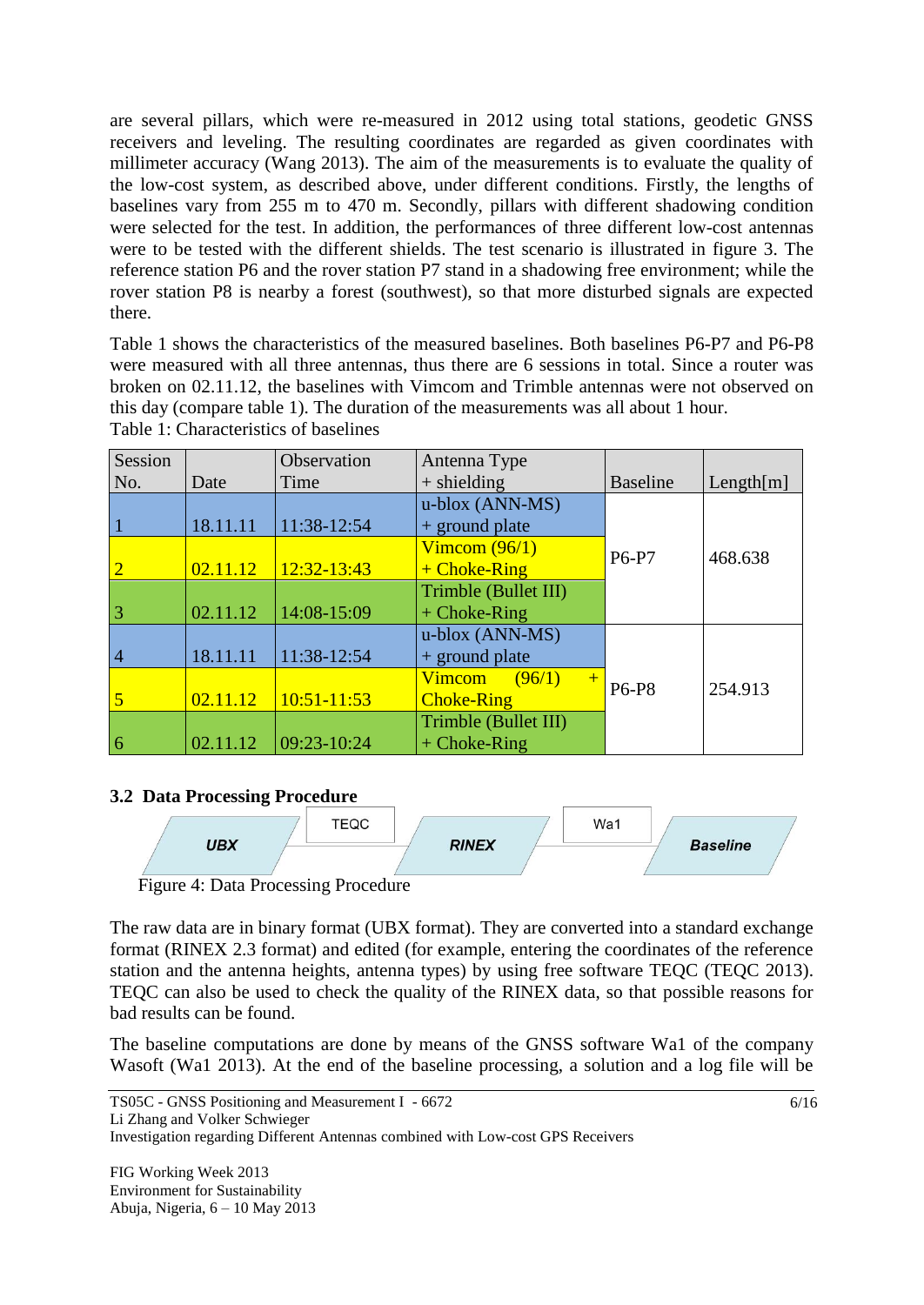produced. Each coordinate solution is accompanied by a solution type (in our measurements "FloatDGNSS" and "FixedL1") and a rough quality indicator ("low", "medium" and "high"). If a measurement result in a "FloatDGNSS" solution (in the following text written as "float" solution), it means the percentage of fixed ambiguity is too low and the result is regarded as unacceptable. If a measurement result in a "FixedL1" solution (in the following text written as "fixed" solution), this means that certain percentage of fixed ambiguity is reached. A solution quality indicator "high" is given, if certain requirements are fulfilled, such as minimum of percentage of fixed ambiguity, standard deviation of unit weight, number of satellites and PDOP (Wa1 Manuel 2010). This means that the result with quality indicator "high" is more reliable than the results showed "medium". In the log file the calculation steps of baseline processing are described in detail, so that the user will be able to find possible reasons for not optimal results quickly and easily. The output coordinates can be given as Cartesian, ellipsoidal or UTM coordinates.

Quality is a comprehensive definition (Schweitzer & Schwieger 2011). In order to describe the quality of the GPS baseline, in this paper the term quality The results of the measurements in November 2011 and 2012 are shown here as examples.is first of all restricted to the "correctness", "accuracy" and "reliability".

Each GNSS receiver needs some time to fix the ambiguity. The longer the observation time is, the better should be the result. For a real-time or near real-time system, it is important to know in which time interval a reliable result can be delivered. Therefore, a time interval of one hour was first evaluated and then several short time intervals of 10, 15, 20 and 30 minutes were evaluated.

The percentage of fixed ambiguity of some time intervals is too low, so that they are assigned as float solution in Wa1. The parameter "reliability" is defined as percentage of the time intervals with fixed solutions of total results.

The measured baselines (from the measurements) and given baselines (from the given coordinates) will be compared, their differences of UTM coordinates are calculated. The mean values and standard deviations of the differences for variable time periods (10, 15, 20, 30 minutes) can be calculated. Only the time intervals with fixed solutions are considered for calculating the mean values and standard deviations.

The mean values of the differences between the given and measured baseline can be defined as "correctness". The standard deviations which describe the repeatability of the measurements can be defined as "accuracy" of the measurements. For monitoring, repeatability or accuracy of the measurements are the most important and deciding parameters. For this reason, mainly the standard deviations will be discussed in this paper.

As not all antennas are calibrated or calibrated without shielding, all the baselines are processed first without antenna correction. If two stations of the baseline have the same antennas with identical orientations, the antenna correction should not have influence on the results, assumed that the same type of antenna has the same phase center offsets and variations. The elevation angle is set at 10°.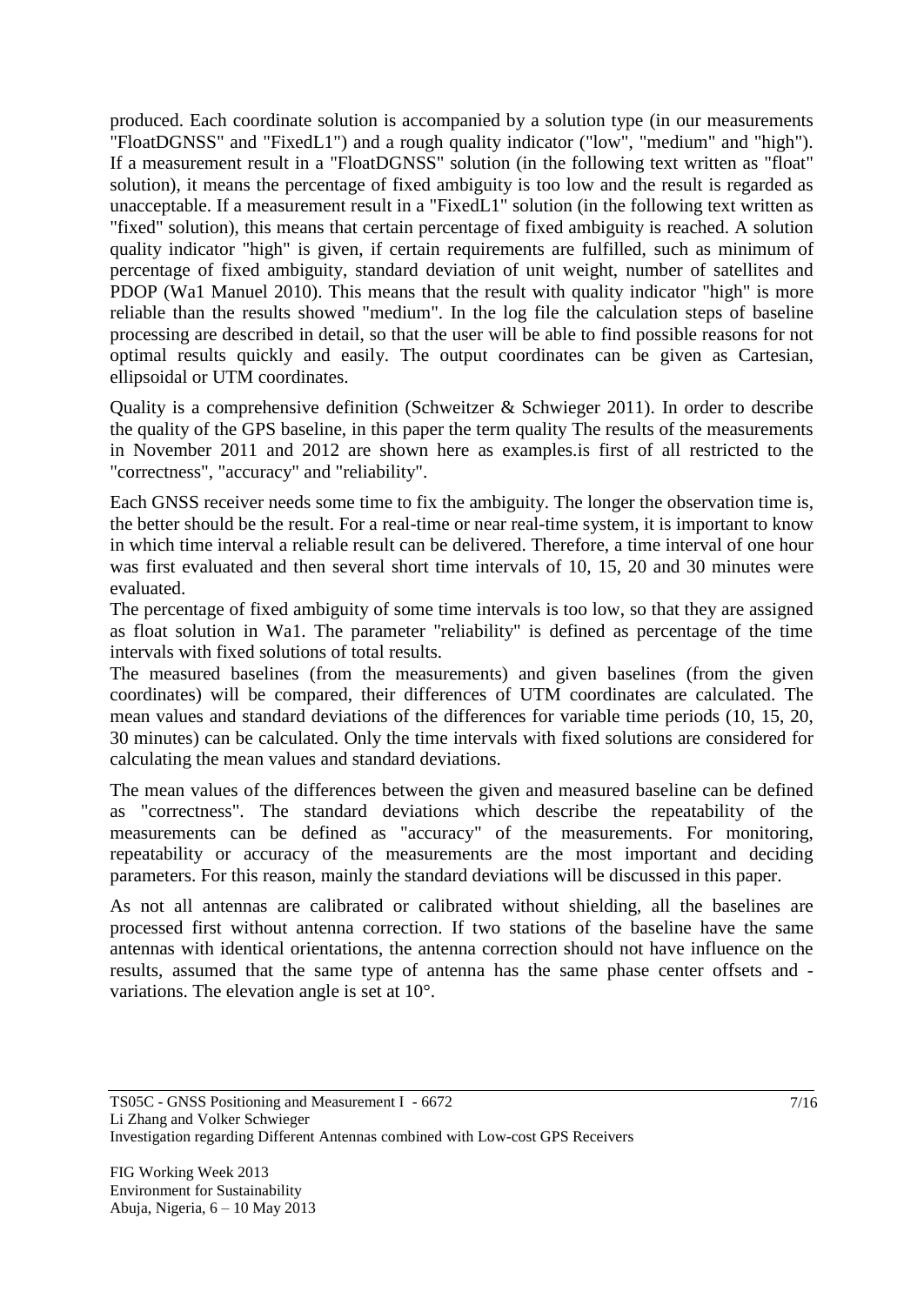#### **3.3 Test Results**

#### 3.3.1 Original Results

| <b>Session</b>   | <b>Time</b>       | Mean [mm]     |             |              | <b>Standard Deviation [mm]</b> | <b>Reliability</b>       |                          |         |
|------------------|-------------------|---------------|-------------|--------------|--------------------------------|--------------------------|--------------------------|---------|
| No.              | <b>Interval</b>   | $m\square dN$ | $m \Box dE$ | $m \Box d h$ | $s\square dN$                  | $s \Box dE$              | $s \Box$ dh              |         |
| <b>Session 1</b> | 10 <sub>min</sub> | 2.8           | $-3.0$      | 13.3         | 0.8                            | 2.1                      | 4.7                      | 100.00% |
| $(U-BLOX)$       | 15min             | 2.8           | $-3.1$      | 13.3         | 0.7                            | 2.3                      | 4.9                      | 100.00% |
|                  | 20min             | 2.8           | $-2.9$      | 13.4         | 0.5                            | 2.2                      | 3.8                      | 100.00% |
|                  | 30min             | 2.7           | $-2.0$      | 13.4         | 0.2                            | 1.1                      | 3.7                      | 100.00% |
|                  | 60 <sub>min</sub> | 2.9           | $-2.3$      | 14.7         | $\overline{\phantom{0}}$       |                          | $\overline{\phantom{a}}$ | 100.00% |
| <b>Session 2</b> | 10 <sub>min</sub> | 3.4           | $-7.4$      | 7.8          | 0.8                            | 0.8                      | 1.0                      | 100.00% |
| (Vimcom)         | 15min             | 3.4           | $-7.4$      | 7.7          | 0.5                            | 0.6                      | 0.5                      | 100.00% |
|                  | 20min             | 3.4           | $-7.4$      | 7.8          | 0.7                            | 0.9                      | 0.5                      | 100.00% |
|                  | 30 <sub>min</sub> | 3.4           | $-7.4$      | 7.8          | 0.1                            | 0.5                      | 0.4                      | 100.00% |
|                  | 60 <sub>min</sub> | 3.4           | $-7.4$      | 7.7          | $\overline{\phantom{a}}$       | $\overline{\phantom{a}}$ | $\overline{\phantom{a}}$ | 100.00% |
| <b>Session 3</b> | 10 <sub>min</sub> | 2.8           | $-5.8$      | 10.9         | 0.6                            | 0.4                      | 1.2                      | 100.00% |
| (Trimble)        | 15min             | 2.8           | $-5.8$      | 11.0         | 0.6                            | 0.2                      | 0.9                      | 100.00% |
|                  | 20min             | 2.8           | $-5.8$      | 10.9         | 0.3                            | 0.1                      | 0.7                      | 100.00% |
|                  | 30min             | 2.8           | $-5.8$      | 11.0         | 0.1                            | 0.1                      | 1.1                      | 100.00% |
|                  | 60 <sub>min</sub> | 2.7           | $-5.8$      | 10.8         | $\overline{\phantom{a}}$       |                          |                          | 100.00% |

Table 2: Results of the baseline P6-P7 (session 1-session 3)

Table 2 shows the results of sessions 1 to 3 for baseline P6-P7. The 100% reliability shows that all time intervals with 10 minutes or more have fixed solutions. The small standard deviations (in horizontal position less than 2.5 mm and in height less than 5 mm) show that the results are very stable. The main reason for this is that the two stations P6 and P7 are both in shadowing free environment. The mean values of the differences between measured and given baselines are less than 1 cm in horizontal position and less than 1.5 cm in height.

The standard deviations of session 2 (with Vimcom antenna) and session 3 (with Trimble antenna) are similar. They are all in the sub-mm range in horizontal position and almost less than 1 mm in height. The standard deviations of the u-blox antenna here are worse than with the other two antennas, especially in east direction (less than 3 mm) and height (less than 5 mm). The standard deviations are not getting better with longer observation time.

Table 3 shows the results of the baseline P6-P8 of sessions 4 to 6. Firstly, we can see the session 5 with Vimcom antennas shows very bad results. The differences between the measured and given baselines are several decimeters in all coordinate components, although float solutions are not considered here, even the one hour measurement has a float solution. The reason for this is that P8 is near the forest and the Vimcom antenna at P8 received signals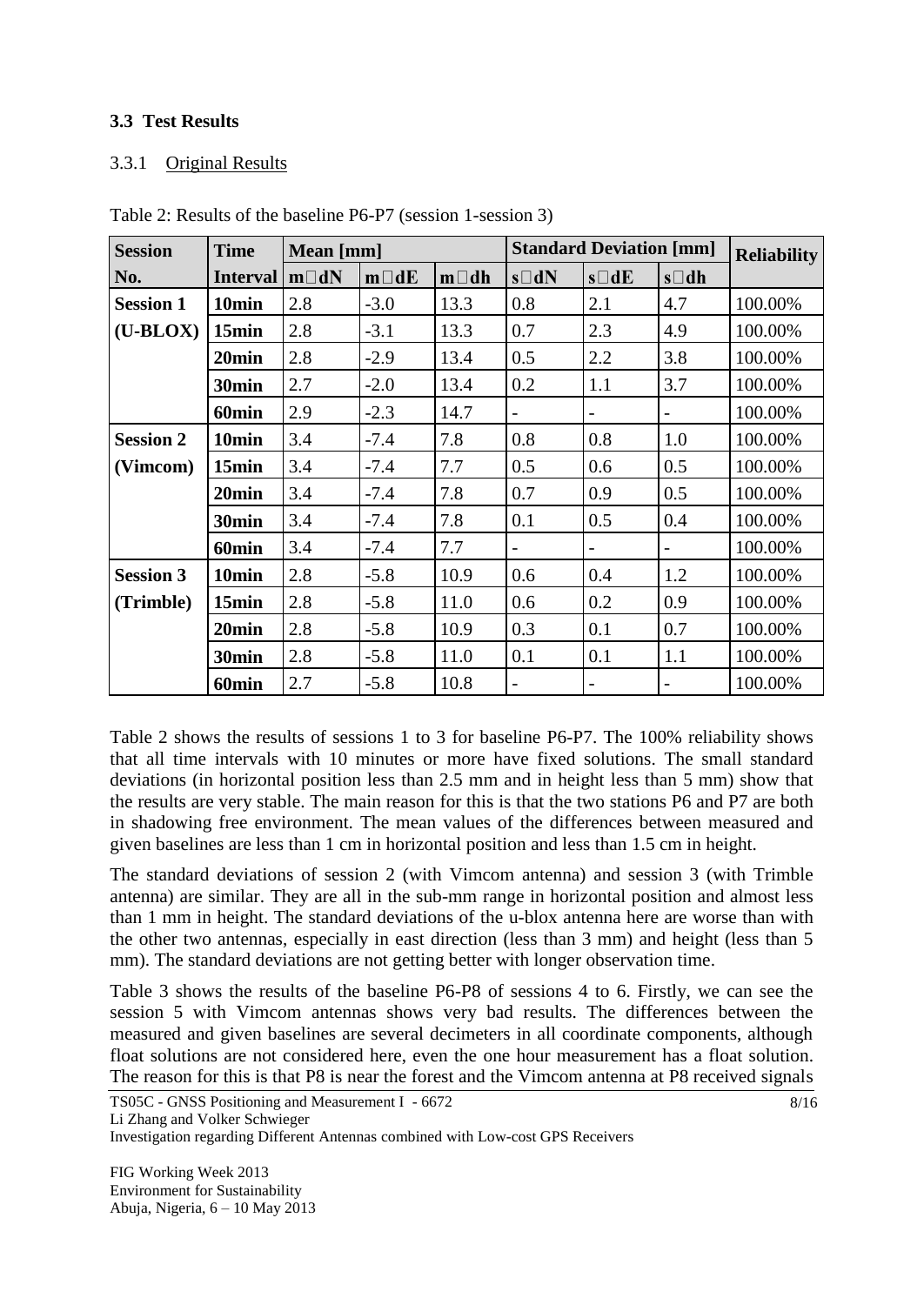from only 3 to 4 satellites on average. Although some time intervals have fixed solutions, their quality indicator in Wa1 is either "low" or "medium", that means the result of session 5 with Vimcom antenna is not reliable and cannot be accepted. However, there are actually 7 to 8 satellites visible during the session 5. Compared to session 2 we can see that it is difficult for the Vimcom antenna to receive satellite signals in shadowing environment. As the results of session 5 are unreliable, they will not be analyzed further in detail.

| <b>Session</b>   | <b>Time</b>       | Mean [mm]      |                          |              | <b>Standard Deviation [mm]</b> | <b>Reliability</b>       |                          |         |
|------------------|-------------------|----------------|--------------------------|--------------|--------------------------------|--------------------------|--------------------------|---------|
| No.              | <b>Interval</b>   | $m\square dN$  | $m \Box dE$              | $m \Box d h$ | $s\square dN$                  | $s \Box dE$              | $s \Box d h$             |         |
| <b>Session 4</b> | 10 <sub>min</sub> | $-0.7$         | $-6.0$                   | $-3.3$       | 1.6                            | 2.8                      | 10.4                     | 83.3%   |
| $(U-BLOX)$       | 15min             | $-0.9$         | $-6.6$                   | $-5.3$       | 2.2                            | 2.6                      | 8.1                      | 75.0%   |
|                  | 20min             | $-1.2$         | $-5.7$                   | $-2.7$       | 1.5                            | 1.8                      | 8.3                      | 100.0%  |
|                  | 30min             | $-1.4$         | $-6.1$                   | $-3.6$       | 2.4                            | 1.2                      | 10.0                     | 100.0%  |
|                  | 60 <sub>min</sub> | $-1.1$         | $-5.6$                   | $-2.4$       | $\qquad \qquad -$              | $\qquad \qquad -$        |                          | 100.0%  |
| <b>Session 5</b> | 10 <sub>min</sub> | 533.7          | $-314.4$                 | $-294.1$     | 590.3                          | 322.5                    | 422.4                    | 66.7%   |
| (Vimcom)         | 15min             | 457.5          | $-281.3$                 | $-325.7$     | 559.1                          | 305.7                    | 436.3                    | 100.0%  |
|                  | 20min             | 454.2          | $-214.5$                 | $-319.5$     | 644.8                          | 341.3                    | 447.5                    | 100.0%  |
|                  | 30min             | 399.9          | $-108.9$                 | $-210.1$     | $\overline{\phantom{a}}$       | $\overline{\phantom{a}}$ | $\overline{\phantom{a}}$ | 50.0%   |
|                  | 60 <sub>min</sub> | $\overline{a}$ | $\overline{\phantom{0}}$ |              |                                |                          | $\overline{a}$           | 0.0%    |
| <b>Session 6</b> | 10 <sub>min</sub> | $-1.2$         | $-5.7$                   | 1.1          | 0.8                            | 2.5                      | 5.3                      | 83.3%   |
| (Trimble)        | 15min             | $-1.1$         | $-5.6$                   | 1.4          | 0.5                            | 1.9                      | 4.5                      | 100.0%  |
|                  | 20min             | $-1.1$         | $-5.7$                   | 1.3          | 0.5                            | 2.0                      | 4.0                      | 100.0%  |
|                  | 30min             | $-1.1$         | $-5.6$                   | 1.4          | 0.1                            | 1.8                      | 4.7                      | 100.0%  |
|                  | 60 <sub>min</sub> | $-1.0$         | $-5.0$                   | 1.7          | $\overline{\phantom{a}}$       | $\overline{\phantom{a}}$ | $\qquad \qquad -$        | 100.00% |

Table 3: Results of the Baseline P6-P8 (Session 4-Session 6)

Not all the time intervals of sessions 4 and 6 have reached 100% reliability due to the shadowing at P8. The time intervals with 10 and 15 minutes have partially float solutions. The standard deviations of sessions 4 and 6 are greater than the ones of sessions 1 and 3, especially in height. The mean values of the differences between measured and given baselines are below 1 cm in horizontal position and less than 6 mm in height.

Generally, the Trimble antenna with choke ring (session 6) shows a better result than the ublox antenna with ground plate (session 4). On the one hand, all time intervals with more than 10 minutes with Trimble antenna have reached the fixed solutions. On the other hand, the standard deviations in north and height of the Trimble antenna are only half as large as the ones of the u-blox antenna. The standard deviations of the Trimble antenna are in sub-mm range in north, up to 3 mm in east direction and up to 6 mm in height. The standard deviations of the u-blox antennas are up to 3 mm in horizontal position and up to 11 mm in height.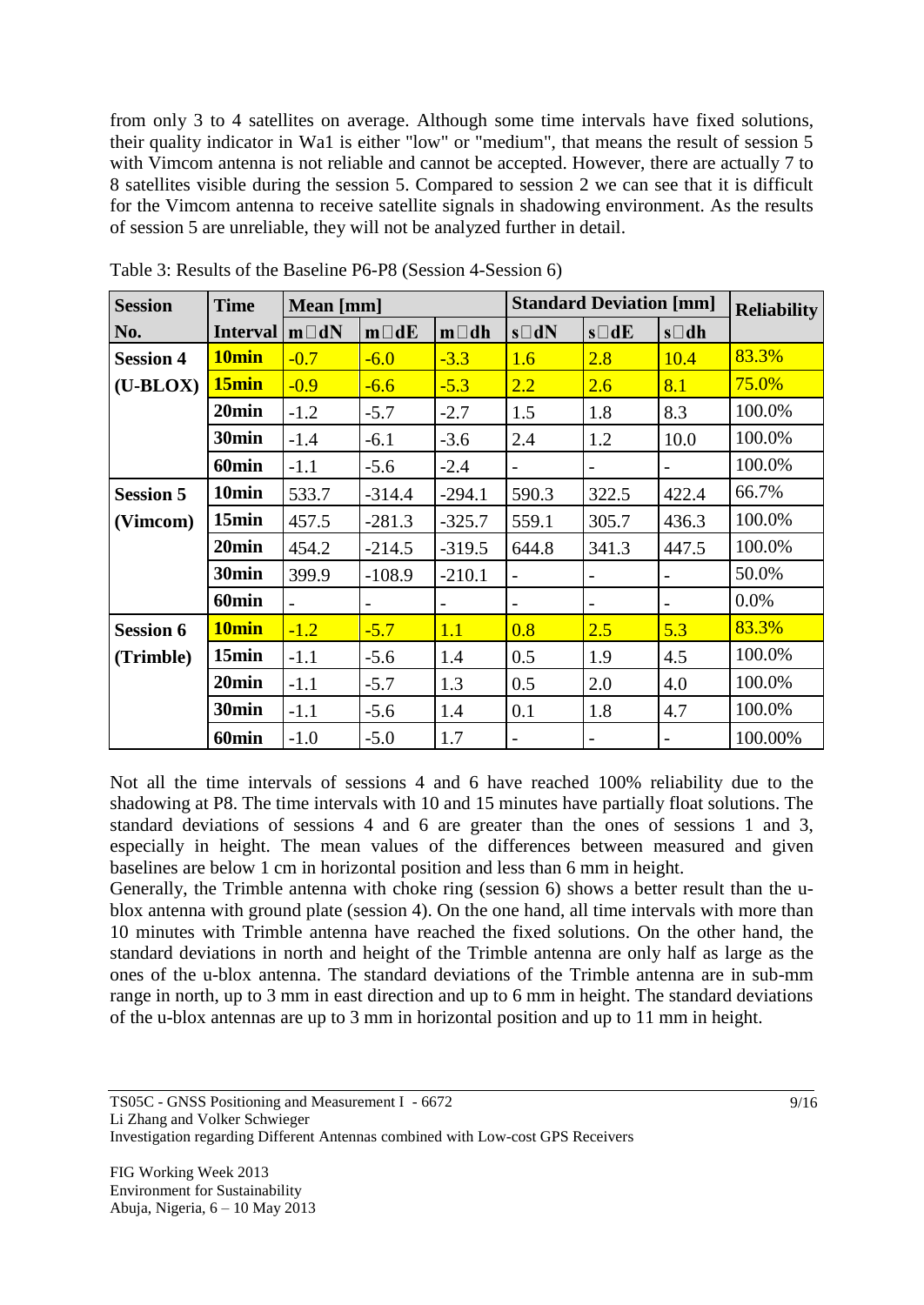#### 3.3.2 Results with extra data handlings

The results could be improved, if extra data handlings like increasing the elevation angle and elimination of satellites are applied. Therefore, the results of the measurements will be analyzed using extra data handlings.

#### - *Increasing the elevation angle*

The elevation angle was increased to 15<sup>°</sup> for sessions 1 to 3. However, the final results do not change considerably. Since the two stations P6 and P7 are both in shadowing-free environment and 8 to 10 satellites are available during the measurement, the satellites with low elevation angle do not have a strong influence on the results.

The elevation angle was also increased to  $15^{\circ}$  for sessions 4 and 6. In this case, the final results change more significantly than those in sessions 1 to 3. Some time intervals change from float solution to fixed solution. Unfortunately, there are also time intervals that change from fixed solution to float solution. As the P8 stays in shadowing environment, there are fewer satellites for the evaluation. In session 4 there are about 10 satellites available, however some satellites have low elevation angles (between  $10^{\circ}$  and  $15^{\circ}$ ). Other satellites move through obstructions (trees) but have high elevation angles. If the elevation angles are increased to 15°, the satellites that move through obstructions but have high elevation angles will have disturbed signals due to multipath effects. In this case, the ambiguities can not be fixed. In session 6 there are only about 5 to 6 satellites available. If the elevation angle is set to 15° and therefore the satellites with low elevation angle are excluded (between 10° and 15°), it might happen that too few satellites are available for the calculation of the ambiguities, so that the results have float solutions. At the end, an elevation angle of 10° was set for all data processing.

#### - *Elimination of satellites*

Furthermore, with the help of the log file of Wa1 and the satellite visibility chart of Leica Geo Office (LGO, Leica 2013), the satellites lead into float solutions can be found and eliminated. No satellites are eliminated for the time intervals that already have fixed solutions, although it would lead to better results (Wang 2013). Therefore, only the results of the time intervals would be changed, which had been marked in table 3. Here, the results are presented in a simplified table (table 4). All time intervals have fixed solutions at the end, and thus the reliability of all the time intervals is 100%.

| <b>Session</b>   | <b>Time</b>           | Mean [mm] |             |              | <b>Standard Deviation [mm]</b> | <b>Reliability</b> |             |        |
|------------------|-----------------------|-----------|-------------|--------------|--------------------------------|--------------------|-------------|--------|
| No.              | Interval $ m \Box dN$ |           | $m \Box dE$ | $m \Box d h$ | $s\square dN$                  | $s \Box dE$        | $s \Box$ dh |        |
| <b>Session 4</b> | 10 <sub>min</sub>     | $-0.8$    | $-5.3$      | $-2.0$       |                                | 3.0                | 9.9         | 100.0% |
|                  | 15min                 |           | $-5.7$      | $-2.5$       | 1.9                            | 2.7                | 8.7         | 100.0% |
| <b>Session 6</b> | 10 <sub>min</sub>     | $-0.9$    | $-4.8$      | $1.8\,$      | 1.0                            | 3.2                | 5.1         | 100.0% |

Table 4: Improved results of the baseline P6-P8 by elimination of satellites

Originally, there was one 10- and one 15-minute time interval that had float solutions in session 4 (see table 3). The satellites PRN G32 and PRN G28 were eliminated with the help of log file of Wa1, because most unfixed ambiguities are caused by these two satellites. Unfortunately, after the elimination of these two satellites, the result is still a float solution.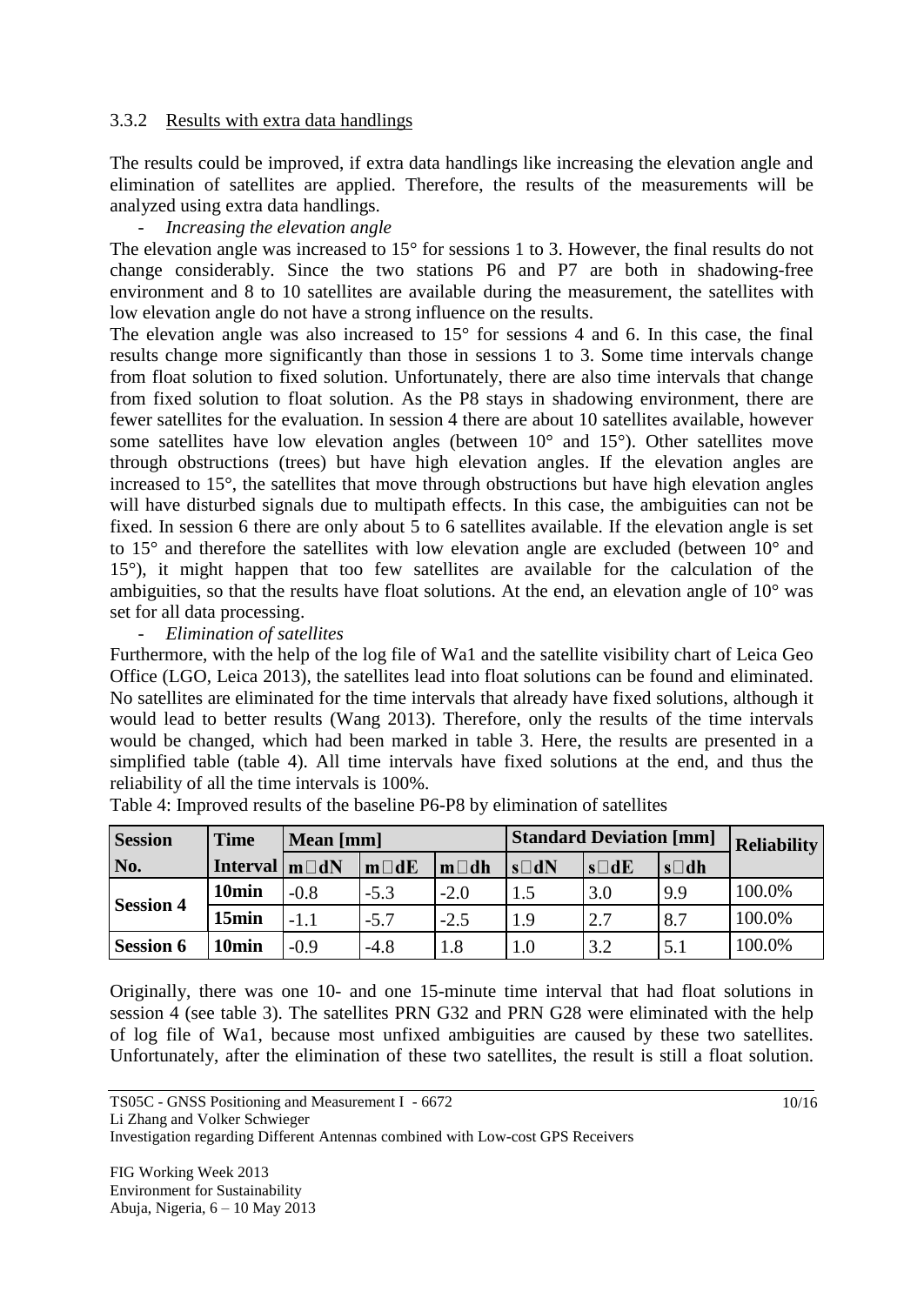Using the satellite visibility chart of LGO, the satellite PRN G01 is eliminated, because this satellite moved through obstruction during the measurements (see figure 5, left).



Figure 5: Visibility of Satellites (LGO 2013)

In session 6, there was originally only one 10-minute time interval with "float" solution. With the help of log file of Wa1, the satellite PRN G05 with low elevation angles was eliminated. After that, the time interval has the fixed solution. The satellite visibility chart of LGO shows that the satellites PRN G06 and PRN G31 move partially through the shadowing area (figure 5, right), but their influences did not lead to float solution. For this reason, only the satellite PRN G05 was excluded from the data processing for session 6.

When table 3 is compared with table 4, we can find out that the standard deviations are increased in height but partially worse in horizontal position. This shows that the reliability increases after deleting the unreliable satellites, but the accuracy was not improved significantly. Further detailed data handling can be done until the standard deviation minimizes, but it must be done manually and iteratively. This is complicated and not suitable for near real-time automatic data processing.

It should be noticed that the results are really bad and not reliable, if they have the quality indicator "medium" in the Wa1. In order to minimize "false alarms" in monitoring, time intervals having the float solution and the quality indicator "medium" should not be used and excluded automatically. The problem is that there will be too many results in shadowing environment which cannot be used and thus there will be many data gaps in a continuous series of observations. This means the reliability will be low. As shown before, satellites with disturbed signal and large elevation angles (more than 40°) have great influence on the results. A possible solution for increasing the accuracy and reliability simultaneously is to find out the satellites with disturbed signals automatically and eliminate them.

- *Applying the antenna corrections*

Individual calibration was carried out for each Trimble antenna choke ring by University of Bonn, Institute of Geodesy and Geoinformation, making use of absolute anechoic chamber calibration (Zeimetz & Kuhlmann 2008). This means each antenna has its own calibration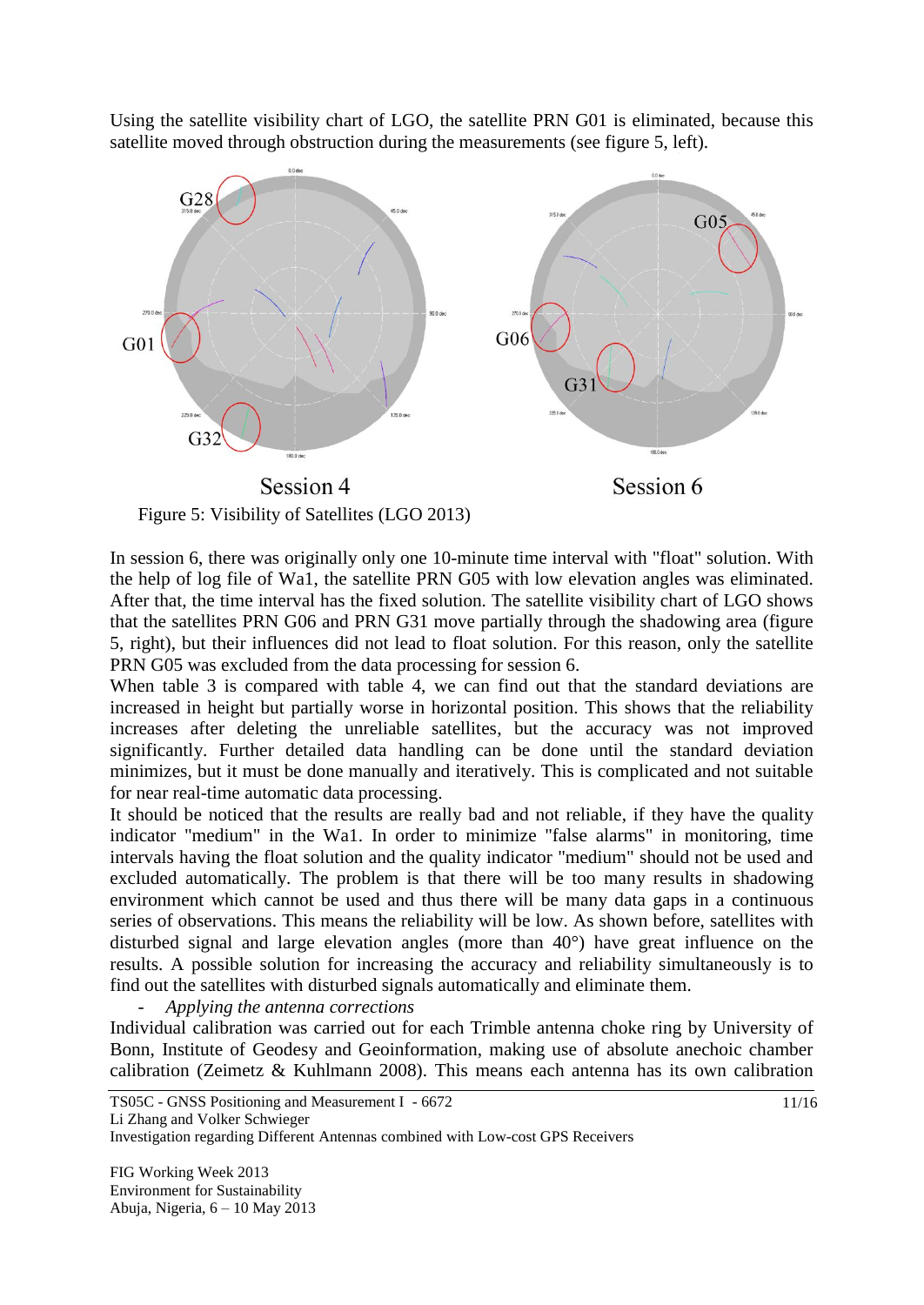data. The baselines were processed with the individual antenna corrections (antenna phase centers offsets and variations). The differences in the results (with minus without calibration data) are shown in table 5. If we compare the results of the session 3 and 6 that were measured with Trimble antennas, we can see that the mean values change between -0.5 mm and 0.3 mm in horizontal position and between -0.7 mm and 0.2 mm in height. The values do not change significantly, since the antenna corrections of each antenna are very similar. The standard deviations change between -0.1 mm and 0.2 mm in horizontal position and between 0.1 mm and 0.5 mm in height. The change of mean value is bigger than the standard deviation. Furthermore, the change for the baseline P6-P8 is bigger than that of baseline P6- P7. It may be because of the shadowing environment of P8. Generally, the standard deviations become better particularly in height. The individual antenna calibration is expensive and costs much more than the antenna itself. The question arises whether type calibration for those lowcost antennas is enough or whether single calibration is necessary.

As another try, the baselines were then processed with only one antenna calibration data (simulation of antenna type calibration). The results are exactly the same as the results without calibration data. The reason is that two stations of the baseline have the same antennas with identical orientations, the effects of antenna corrections are identical if the baselines are very short. However, the antenna type calibrations could be necessary for long baselines.

| <b>Session</b>   | <b>Time</b>       | Mean [mm]      |             |                | <b>Standard Deviation [mm]</b> | <b>Reliability</b> |                          |        |
|------------------|-------------------|----------------|-------------|----------------|--------------------------------|--------------------|--------------------------|--------|
| No.              | <b>Interval</b>   | $m\square dN$  | $m \Box dE$ | $m \Box d h$   | $s\square dN$                  | $s \Box dE$        | $s \Box dh$              |        |
| <b>Session 3</b> | 10 <sub>min</sub> | 0              | 0.3         | $-0.1$         | $\Omega$                       | $-0.1$             | 0.1                      | 100.0% |
| (Trimble)        | 15min             | $\theta$       | 0.3         | $\overline{0}$ | $\overline{0}$                 | $\theta$           | 0.1                      | 100.0% |
|                  | 20min             | $\overline{0}$ | 0.3         | $-0.2$         | $\theta$                       | $\theta$           | 0.1                      | 100.0% |
|                  | 30 <sub>min</sub> | $\overline{0}$ | 0.3         | $-0.1$         | $\overline{0}$                 | $\overline{0}$     | 0.2                      | 100.0% |
|                  | 60 <sub>min</sub> | $\overline{0}$ | 0.3         | $-0.1$         |                                |                    | $\overline{\phantom{a}}$ | 100.0% |
| <b>Session 6</b> | 10 <sub>min</sub> | 0.2            | $-0.4$      | $-0.7$         | $\theta$                       | 0.1                | 0.1                      | 100.0% |
| (Trimble)        | 15min             | 0.2            | $-0.4$      | $-0.6$         | $\theta$                       | 0.2                | 0.2                      | 100.0% |
|                  | 20min             | 0.2            | $-0.5$      | $-0.6$         | $\overline{0}$                 | 0.2                | 0.4                      | 100.0% |
|                  | 30 <sub>min</sub> | 0.2            | $-0.4$      | $-0.6$         | $\overline{0}$                 | $\overline{0}$     | 0.5                      | 100.0% |
|                  | 60 <sub>min</sub> | 0.2            | $-0.3$      | $-0.6$         |                                |                    | $\overline{\phantom{0}}$ | 100.0% |

Table 5: Difference in results with and without calibration correction of the Trimble antennas

#### **3.4 Summary and Discussion**

From the test results we can find out that, depending on shadowing conditions, an observation time of 10 to 20 minutes is necessary to solve the ambiguities steadily. An observation time of more than 20 minutes, does not lead to significant changes in the standard deviations. Therefore, a solution with 20-minutes observation time is recommended for a near real-time evaluation. The results are, as expected, very sensitive to shadowing. An elevation angle of 10° in shadowing environment is necessary; otherwise there are not enough satellites available for the calculation.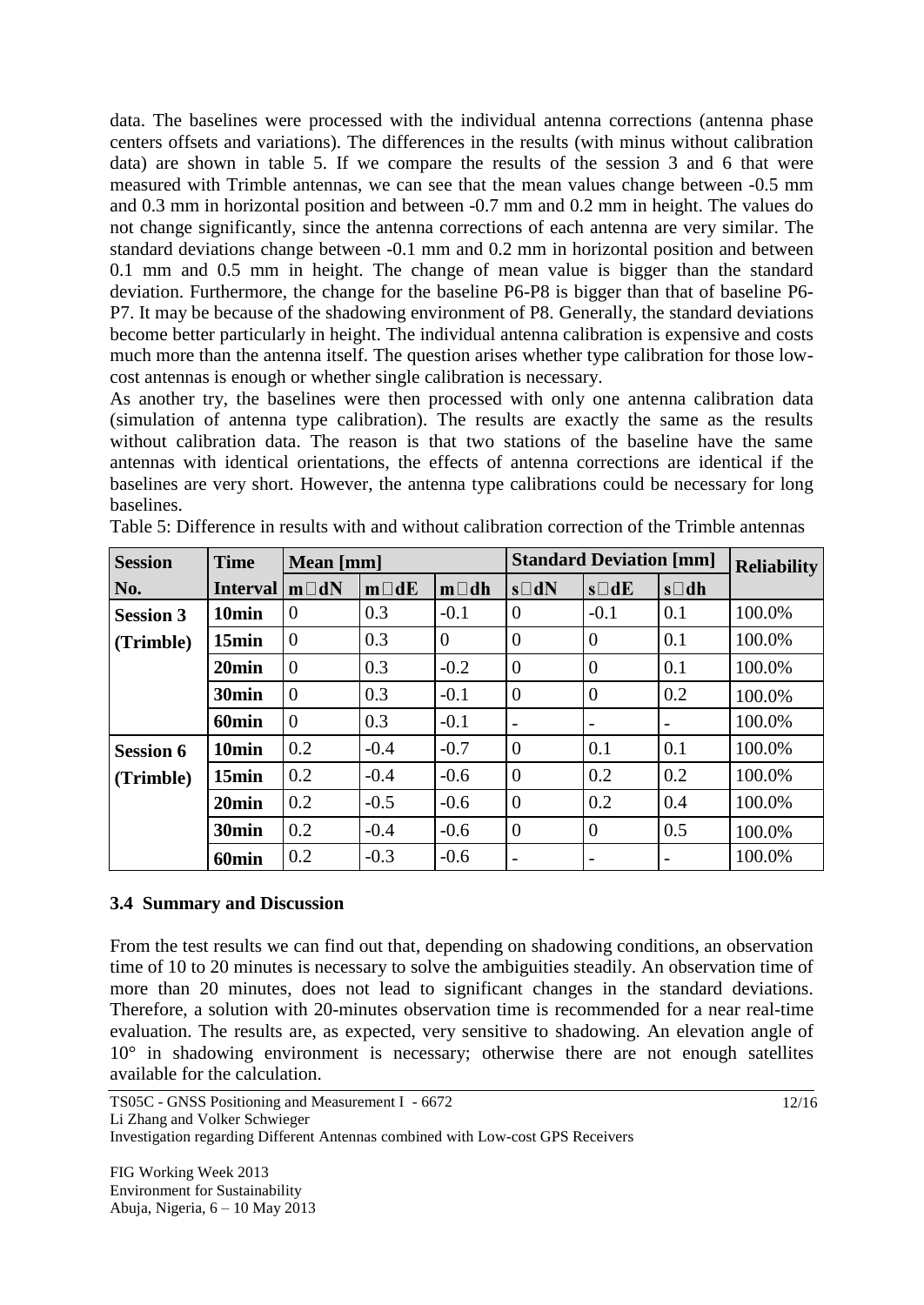Comparing the three different antennas with shielding with each other, we can find out that the Vimcom antenna has an excellent performance in the shadowing-free environment (the standard deviations of the all the coordinate components are less than 1 mm). However, it is not suitable for a shadowing environment. This indicates that the correct selection of low-cost antennas is very important. If float solutions are not considered, the u-blox antennas with ground plate have standard deviations of up to 3 mm in horizontal position and 5 mm in height in the shadowing-free environment, and up to 3 mm in horizontal position and 6 mm in height in the shadowing environment. The Trimble antenna with choke ring has the best performance on average. It reaches accuracies in the sub-mm range in horizontal position and almost less than 1 mm standard deviation in height in the shadowing free environment, and up to 3 mm in horizontal position and 6 mm in height in the shadowing environment. However, it is unclear whether this is just a coincidence that the Trimble choke ring antenna has the best performance, as the measurements were carried out at different times. Furthermore, it is unclear whether the best performance due to the Trimble antenna or the choke ring, or due to the combination of both components. Since the production of a choke ring is expensive, it should be proved that the choke ring is able to reduce the multi-path effect better than the ground plate. To answer these questions, further measurements shall be carried out, in which the two antennas with identical shielding and the same antennas with different shielding are set up close to each other and tested simultaneously.

Individual antenna calibrations are done for the Trimble antenna with choke ring. The individual antenna calibration can lead to improvements in the results, but not significantly for the short baselines. The type calibration does not bring improvement for the short baselines, if the baselines are measured with same type of antennas (here the Trimble antenna) that have the same orientation during the measurements.

### **4. CONCLUSION AND OUTLOOK**

In this paper an automatic monitoring system using u-blox GPS receivers which was developed at the IIGS was presented. Our focus is on the evaluation of quality of this GPS monitoring system. The three different antennas with different shields are tested under different shadowing conditions. Generally, accuracies from sub-mm up to a few mm in horizontal position and up to 6 mm in height can be achieved by using the Trimble antenna with choke ring. Compared to the target values the coordinate differences are in the millimeter range in horizontal position and up to 15 mm in height.

In the future, further research should be carried out to obtain better accuracy. The mean values of the coordinate differences between the measured and given baselines are a few centimeters. If the coordinate differences remain almost constant with the time, they will be irrelevant for monitoring.

As shown, low-cost GPS receivers can already achieve good accuracy in horizontal position, so they provide a cost-effective way for GPS monitoring. However, the accuracy in height should still be improved, especially for the stations in shadowing environment.

Only when accuracy of all coordinate components can be safely achieved in the range of a few mm, the system can be applied for monitoring. The accuracy and reliability of the results should be improved, particularly in shadowing environment.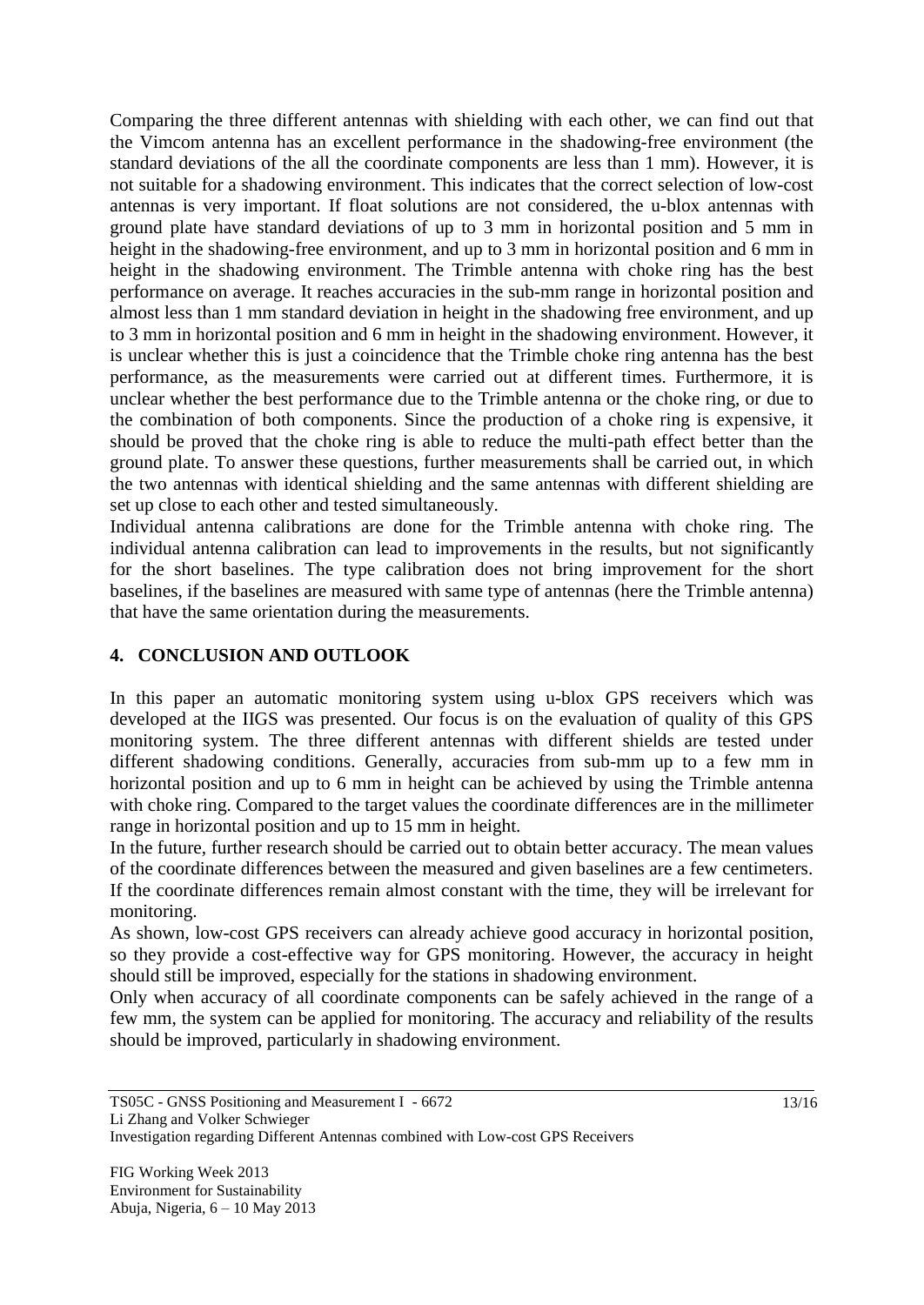The results shown are calculated in post-processing. The system can already run automatically from the data communication, data collection to data analysis (Zhang et al. 2012) in real-time. This means that the results can be available in near real-time (e.g. every 20 minutes).

In the future, the results (information on baselines), the status of the power supply and metrological data (additional information to support the monitoring measurements) should be available for the user in near real-time via Internet.

#### **ACKNOWLEDGEMENT**

The authors thank Ms. Alexandra Roman, Ms. Qian Jiang and Ms. Wang Jinyue for preparing, realizing and partly analyzing the measurements within their theses at the IIGS, University of Stuttgart.

The Wa1 software provider, Prof. Dr. Wanninger from Geodetic Institute of Technical University of Dresden is also highly appreciated. The authors thank also the Institute of Geodesy and Geoinformation, University of Bonn for the antenna calibrations.

Finally, the authors thank Mr. Mathias Stange and Mr. Martin Knihs of the IIGS for their help with the practical measurement and the construction of the ground plate and the choke ring.

#### **REFERENCES**

- Bill, R. (2011): Geosensornetzwerke als Komponente im Geomonitoring. In Busch, Niemeier, Sörgel (Ed.): GeoMonitoring Tagung 2011 – Ein Paradigmenwechsel zur Beherrschung von Georisiken. TU Clausthal. S. 115 – 127. ISBN 3-938924-11- X.
- Cabtronix (2013): [http://www.cabtronix.ch/.](http://www.cabtronix.ch/) Last accessed: February 2013.
- Filippov, V., Tatarnicov, D., Ashjaee, J., Astakhov, A., Sutiagin, I. (1998): The First Dual-Depth Dual-Frequency Choke Ring, Proceedings of the 11th International Technical Meeting of the Satellite Division of The Institute of Navigation (ION GPS 1998), September 15 - 18, 1998. Nashville, TN.
- Glabsch, J., Heunecke, O., Pink, S., Schubäck, S. (2010): Nutzung von Low-Cost GNSS Empfängern für ingenieurgeodätische Überwachungsaufgaben. GNSS 2010 – Vermessung und Navigation im 21. Jahrhundert. DVW-Schriftenreihe, Band 63. S. 113-129. Wißner-Verlag, Augsburg.
- Glabsch, J., Heunecke, O. Schuhbäck, S. (2009): Monitoring of the Hornbergl landslide using recently developed low cost GNSS sensor network. Journal of Applied Geodesy, de Gruyter Verlag, Heft 4, 2009.
- Hartinger, H. (2001): Development of a Continuous Deformation Monitoring System using GPS. Shaker Verlag, Aachen 2001.
- Hebel, H., Knsope, S., Busch, W. (2011): Terrestrischer Radar-Scanner (TRS) neuartiges Instrument für die Böschungsüberwachung. In Busch, Niemeier, Sörgel (Ed.): GeoMonitoring Tagung 2011 – Ein Paradigmenwechsel zur Beherrschung von Georisiken. TU Clausthal. S. 171 – 178. ISBN 3-938924-11-X.
- Holst, C., Kuhlmann, H. (2011): Bestimmung der elevationsabhängigen Deformation des Hauptreflektors des 100m-Radioteleskops Effelsberg mit Hilfe von Laserscannermessungen. Terrestrisches Laserscanning – TLS 2011 mit TLS-

Investigation regarding Different Antennas combined with Low-cost GPS Receivers

TS05C - GNSS Positioning and Measurement I - 6672 Li Zhang and Volker Schwieger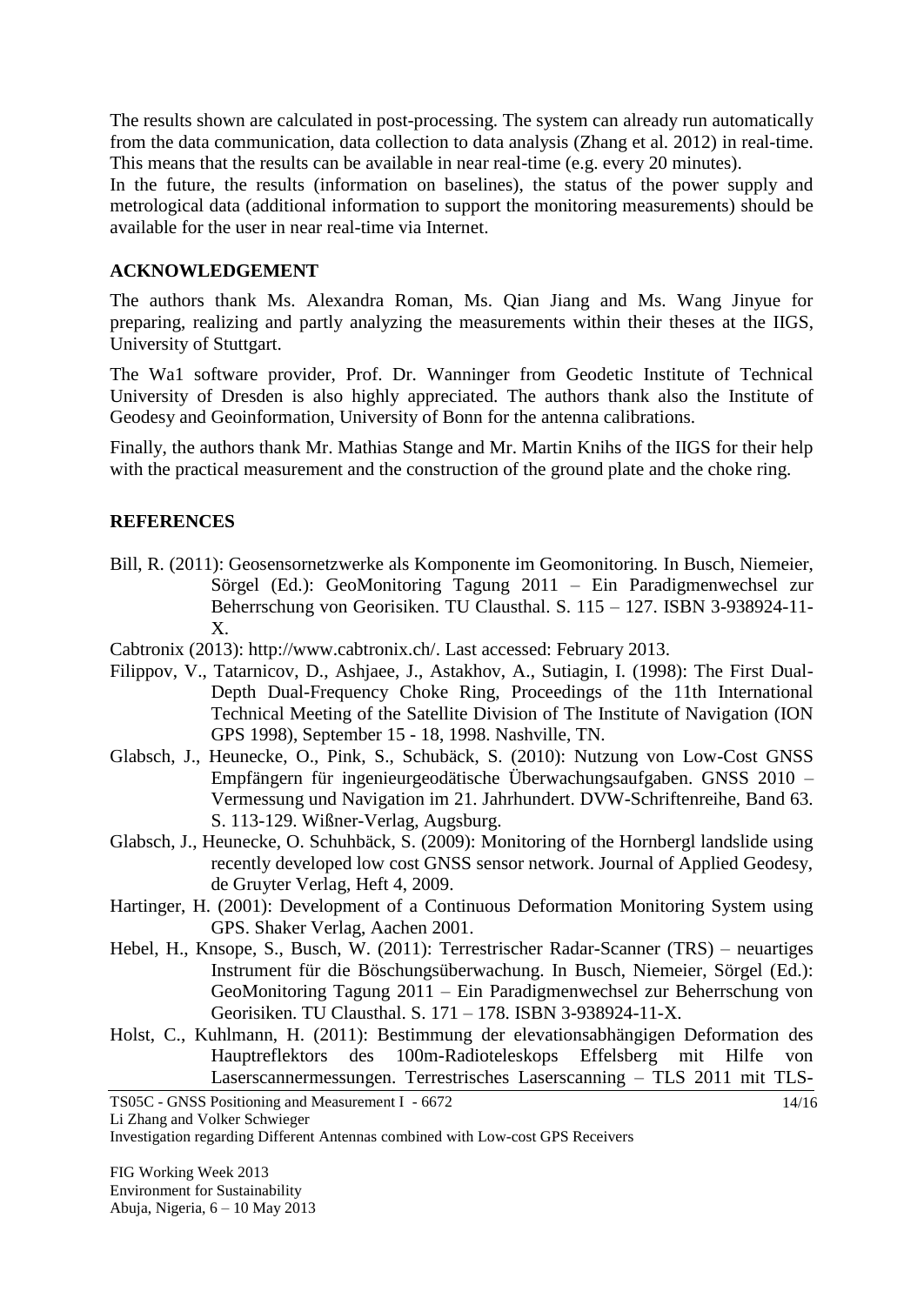Challenge. DVW-Schriftenreihe, Band 66. S. 161-180. Wißner-Verlag, Augsburg.

- Kälber, S., Jäger, R., Schwäble, R. (2000): A GPS based online control and alarm system. GPS Solutions, Vol. 3, Issue 2, 2000.
- Lanzendörfer, H. (2007): Zum Einsatz von Low-Cost GPS-Empfängern für kontinuierliches Monitoring eines Rutschhanges. Master Theses, TU Graz, May, 2007.
- Leica (2013): http://www.leica-geosystems.de/de/Leica-Geo-Office 4611.htm. Last accessed: February 2013.
- Limpach, P. (2009): Rock glacier monitoring with low-cost GPS: Case study at Dirru glacier, Mattertal. AHORN 2009, Zürich.
- Schweitzer, J., Schwieger, V. (2011): Modeling of Quality for Engineering Geodesy Processes in Civil Engineering. In: Journal of Applied Geodesy, Vol. 5, Heft 1/2011, S. 13–22, 2011.
- Schwieger, V, Gläser, A. (2005)**:** Possibilities of Low Cost GPS Technology for Precise Geodetic Applications. Proceedings on FIG Working Week 2005, Kairo, Ägypten, 16.-21.04. 2005.
- Schwieger, V. (2007): High-Sensitivity GNSS the Low-Cost Future of GPS?. Proceedings on FIG Working Week 2007, Hongkong SAR, 13.-17.05. 2007
- Schwieger, V. (2008): High-Sensitivity GPS an availability, reliability and accuracy test. Proceedings on FIG Working Week, Stockholm, Schweden, 14.-19.06.2008.
- Schwieger, V. (2009): Accurate High-Sensitivity GPS for Short Baselines. FIG Working Week, Eilat, Israel, 03.-08.05.2009.
- Takasu, T., Yasuda, A. (2008): Evaluation of RTK-GPS Leistungsfähigkeit with Low-cost Single-frequency GPS Receivers. Funai Laboratory of Satellite Navigation, Tokyo University of Marine Science and Technology. Tokio, Japan, 2008.
- TEQC (2013): [http://facility.unavco.org/software/teqc/teqc.html.](http://facility.unavco.org/software/teqc/teqc.html) Last accessed: February 2013.
- Ubéda, S. (2008): Ad Hoc Networks: Principles and Routing. In H. Labiod (Hrsg.): Wireless Ad Hoc and Sensor Networks, Wiley-ISTE, London, UK.
- UBLOX (2013): [http://www.u-blox.com/.](http://www.u-blox.com/) Last accessed: February 2013.
- Vimcom(2013): [http://www.vimcom.ch/.](http://www.vimcom.ch/) Last accessed: February 2013.
- Wang, J. (2013): Neuvermessung des Pfeilernetzes Vaihingen und Vergleich mit Low Cost GPS-Ergebnissen. Bachelor thesis, Institute of Engineering Geodesy, University of Stuttgart, January 2013. (unpublished).
- Wa1 (2013): [http://www.wasoft.de/wa1/index.html.](http://www.wasoft.de/wa1/index.html) Last accessed: February 2013.
- Wa1 Manuel (2010): User's Guide Wa1 v2.3, May 2010. (unpublished)
- Zeimetz, P.; Kuhlmann, H. (2008): On the accuracy of absolute GNSS antenna calibration and the conception of a new Anechoic Chamber, FIG Working Week 2008, 14.- 19.06, Stockholm, Sweden.
- Zhang, L., Stange, M., Schwieger, V. (2012): Automatic Low-Cost GPS Monitoring System Using WLAN Communication. FIG Working Week 2012, 6.-10.05.2012, Rom, Italy.